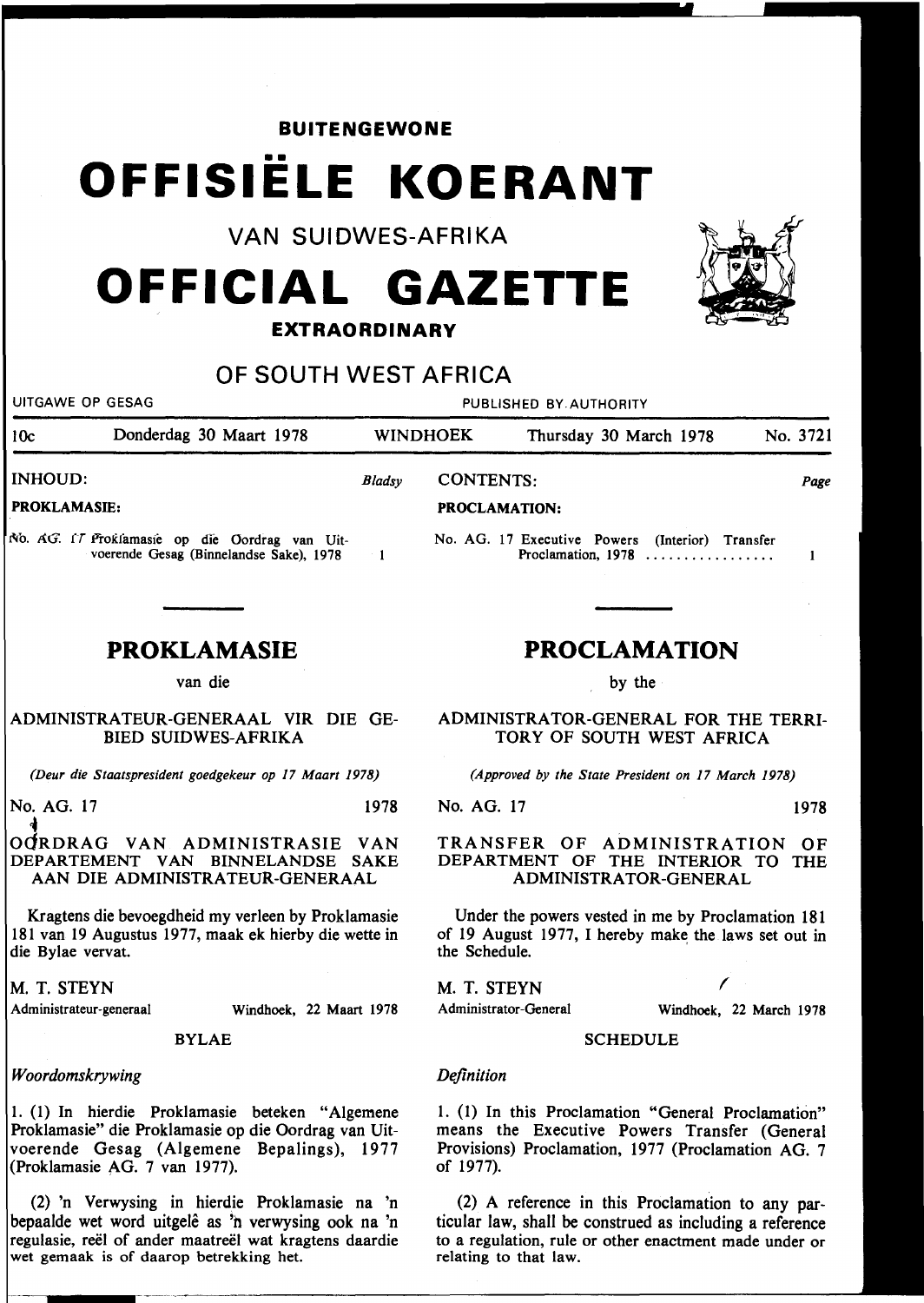*Oordrag van administrasie van Departement van Binnelandse Sake* 

2. Ondanks andersluidende bepalings van enige ander wet maar behoudens die bepalings van hierdie Proklamasie en die Algemene Proklamasie, word die administrasie van die sake van die gebied Suidwes-Afrika met betrekking tot 'n aangeleentheid wat by die inwerkingtreding van hierdie Proklamasie deur die Minister van Binnelandse Sake van die Republiek van Suid-Afrika in die Departement van Binnelandse Sake geadministreer word, deur die Administrateur-generaal behartig.

#### *Toepassing van wette*

~...;~,,,c~ \'.~ 1.-::;('i:.,q\'5~ t:) 3. (1) Die bepalings van subartikel (1) van artikel 3 van die Algemene Proklamasie is, sonder om afbreuk te doen aan die bepalings van subartikel  $\left(\frac{2}{x}\right)^{1/2}$ van daardie artikel, nie van toepassing nie op  $-$ 

- (a) die Wet op Suid-Afrikaanse Burgerskap, 1949 (Wet 44 van 1949);
- (b) die Wet tot Reeling van Vertrek uit die Republiek, 1955 (Wet 34 van 1955);

 $\sum_{x \in X}$  (c) artikel 14(1)(a) en (c), die verwysing na die  $\sum_{k=1}^{\infty}$  - $\sum_{k=1}^{\infty}$  Minister in artikel 26(2), artikels 40(1)(a) en  $P_{\mathcal{P}}(s) = (3)$  en 50 van die Wetop die Reëling van die Toelating van Persone tot die Republiek, 1972 (Wet 59 van 1972);

> (d) die Wet op Publikasies, 1974 (Wet 42 van 1974).

(2) Die bepalings van artikel  $3(1)(c)$  van die Algemene Proklamasie is, sonder om afbreuk te doen aan die bepalings van artikel 3(2) daarvan, nie van toepassing nie op  $-$ 

- (a) artikel 12(1) van die Wet op Vreemdelinge, 1937 (Wet 1 van 1937);
- (b) paragrawe (a) en (b) van artikel 189(1) van die Handelskeepvaartwet, 1951 (Wet 57 van 1951);
- (c) die Huwelikswet, 1961 (Wet 25 van 1961);
- (d) die Wet op die Registrasie van Geboortes, Huwelike en Sterfgevalle, 1963 (Wet 81 van 1963);
- (e) artikel 8 van die Wet op die Registrasie van Nuusblaaie en Drukkersname, 1971 (Wet 63 'van 1971);
- (f) die Wet op die Reëling van die Toelating van ... <sup>Q</sup>'<sub>i</sub> <sup>c</sup>, <sup>c</sup>(f) the Admission of Persons to the Republic Persone tot die Republick 1972 (Wet 59 van  $e^{(\lambda^2)^2}$ . Regulation Act, 1972 (Act 59 of 1972).<br>1972). 1972). ~~0\, C" ., \_;

*Transfer of administration of Department' of the Interior* 

2. Notwithstanding anything to the contrary contained in any other law but subject to the provisions of this Proclamation and the General Proclamation, the administration of the affairs of the territory of South West Africa in relation to any matter which at the commencement of this Proclamation is administered by the Minister of the Interior of the Republic of South Africa in the Department of the Interior, shall be carried on by the Administrator-General.

#### *Application of laws*

*(>11-r-'(* 

•,

3. (1) The provisions of subsection (1) of section 3 of the General Proclamation shall, without detracting from the provisions of subsection  $\overrightarrow{2}$  of that section, not apply to  $-$ 

- (a) the South African Citizenship Act, 1949 (Act 44 of 1949);
- (b) the Departure from the Republic Regulation Act, 1955 (Act 34 of 1955);
- (c) section  $14(1)(a)$  and (c), the reference to the Minister in section  $26(2)$ , sections  $40(1)(a)$ and (3) and 50 of the Admission of Persons to the Republic Regulation Act, 1972 (Act  $59 - of$  1972);
- (d) the Publications Act, 1974 (Act 42 of 1974).

(2) The provisions of section  $3(1)(c)$  of the General Proclamation shall, without detracting from the provisions of section  $3(2)$  thereof, not apply to -

- (a) section 12(1) of the Aliens Act, 1937 (Act 1 of 1937);
- (b) paragraphs (a) and (b) of section 189(1) of the Merchant Shipping Act, 1951 (Act 57 of 1951);
- (c) the Marriage Act, 1961 (Act 25 of 1961);
- (d) the Births, Marriages and Deaths Registration Act, 1963 (Act 81 of 1963);
- (c) section 8 of the Newspaper and Imprint Registration Act, 1971 (Act 63 of 1971);